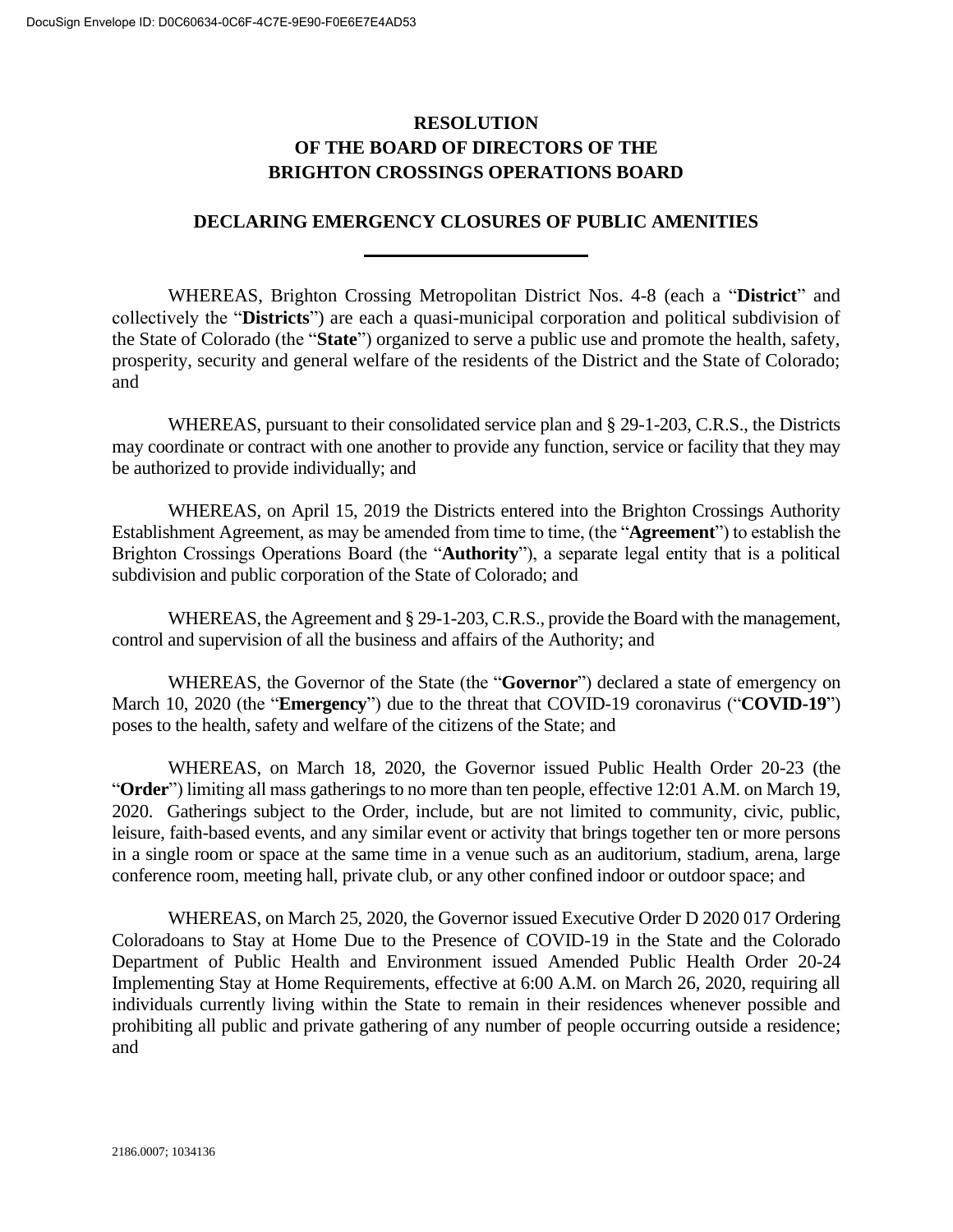WHEREAS, the Colorado Department of Public Health and Environment and the Centers for Disease Control recommend certain precautions in order to attempt to slow the spread of COVID-19, including minimizing close contact with large numbers of people; and

WHEREAS, in order to attempt to protect the health and safety of the residents of the Authority from COVID-19 and in order to comply with the Order, the Board desires to implement certain closures of Authority amenities and take other actions until such time that the Emergency is lifted, the Order is repealed, or sooner as otherwise determined by the Board.

## NOW, THEREFORE, BE IT RESOLVED BY THE BOARD OF DIRECTORS OF THE AUTHORITY AS FOLLOWS:

1. Temporary Closure of Public Amenities. Effective immediately and until such time as the Emergency is lifted and the Order is repealed, or sooner as otherwise determined by the Board, the Venture Center, Fitness Center, parks, playgrounds and sports courts (the **Amenities**") are closed to any and all access except as may be necessary by Authority staff to continue any essential Authority business and/or for extensive cleaning and disinfecting of the Amenities.

2. Authority Events. Effective immediately and until such time as the Emergency is lifted and the Order is repealed, or sooner as otherwise determined by the Board, all Authoritysponsored social and community events currently scheduled are suspended.

3. Term. This Resolution shall remain in full force and effect until such time as the Board determines that the Emergency conditions necessitating its adoption no longer exist, including the repeal of the Order.

*The Remainder of this Page is Intentionally Left Blank*